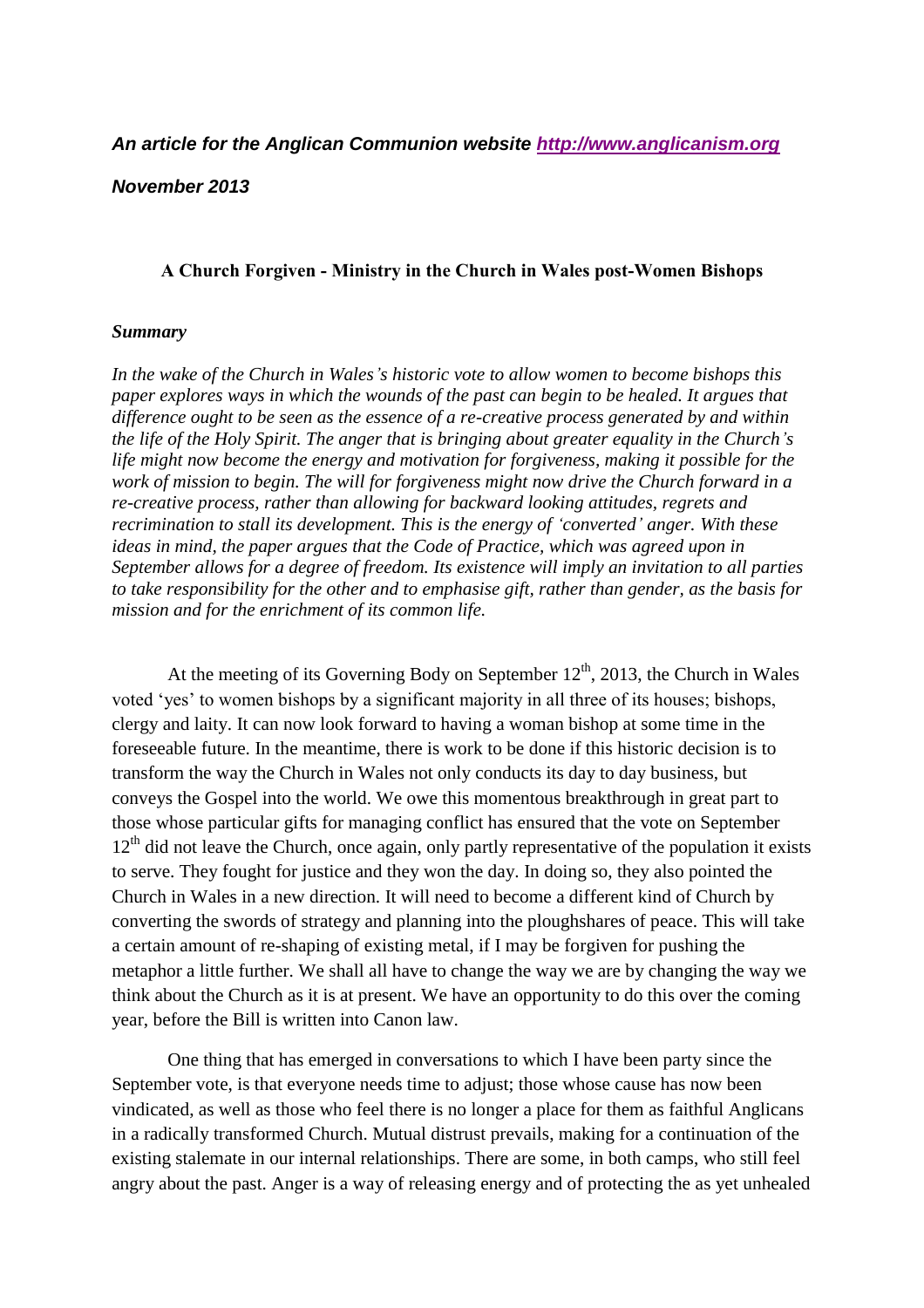wounds of conflict, but it needs to be converted, rather than suppressed. The creative energy which has made the full inclusion of women in the Church's life a reality must now be redirected towards the building of a new and different kind of Church, one in which Anglican collegiality and hospitality exists for everyone, even while there is continuing difference.

There is the danger that for those who finally carried the day, anger which was once the energy for justice and change could now 'set' into a subtle form of vindictive triumphalism, to the detriment of the Church's common life. What is needed, therefore, is a common will for breaking new ground, beginning with the difficult process of forgiveness and reconciliation. Part of the process involves hearing anger, so that truth can be spoken. Speaking and hearing truth is a prelude to the embracing of difference, as numerous truth and reconciliation exercises both within and outside the Church have shown in the past. They have shown that it is by embracing difference, rather than being wary of it, that anger is converted into a creative energy which has love at its source. This is the energy of God's grace which transforms a community's common life into a new reality, something resembling the Kingdom.

In his book *Life Together*, Dietrich Bonhoeffer speaks of participating in a new reality, one which comes from having made the leap from loving for one's own sake to loving for God's sake.<sup>1</sup> This leap of love takes us from one way of thinking, the way which fits with who and where we were before, into an altogether different dimension and way of being in the present. Grace allows love to span past, present and future, reshaping them into a single eschatological event which is full of challenges and surprises. This new reality brings with it a new will for change, born out of the growing realisation that continuing rancour and mutual resentment not only confines the Church to the past, but saps its spiritual resources and diminishes its life in the present. It denies the ontological significance of the Holy Spirit in its midst and blocks the Spirit's dynamic movement, or energy. Where this happens the Church's spiritual life ultimately dies, leaving the Church without any means of acting or speaking prophetically into the world. Ultimately, we shall all have to come to terms with the fact that whatever we may feel about women's ministry, the life of the Church as a single body must continue for the sake of this, its primary task. Part of its prophetic task consists in loving God's people in such a way as to make it possible for them to love the world back into Christ. Only a Church which has known the forgiveness of God in Christ and learned to forgive in its own relationships can do this. Only a forgiven Church can bring forgiveness to the world outside its doors.

Forgiveness brings freedom. The passing of the bill for the consecration of women to the episcopate in the Church in Wales has come about as a result of astute strategic planning, allowing for a Code of Practice, rather than a more rigidly defined amendment to the bill itself which would have resulted in misogyny being enshrined in Canon law. A code of practice, as opposed to an amended bill, gives everyone a degree of freedom of movement.<sup>2</sup>

 $\overline{a}$ 

<sup>1</sup> Dietrich Bonhoeffer, *Life Together*, SCM Press, London:1954 p.21

<sup>&</sup>lt;sup>2</sup> The Bill would have been amended so as to guarantee that those who do not want women's episcopal ministry would automatically be provided with a male alternative. The Code of Practice allows for a more fluid and adaptable approach.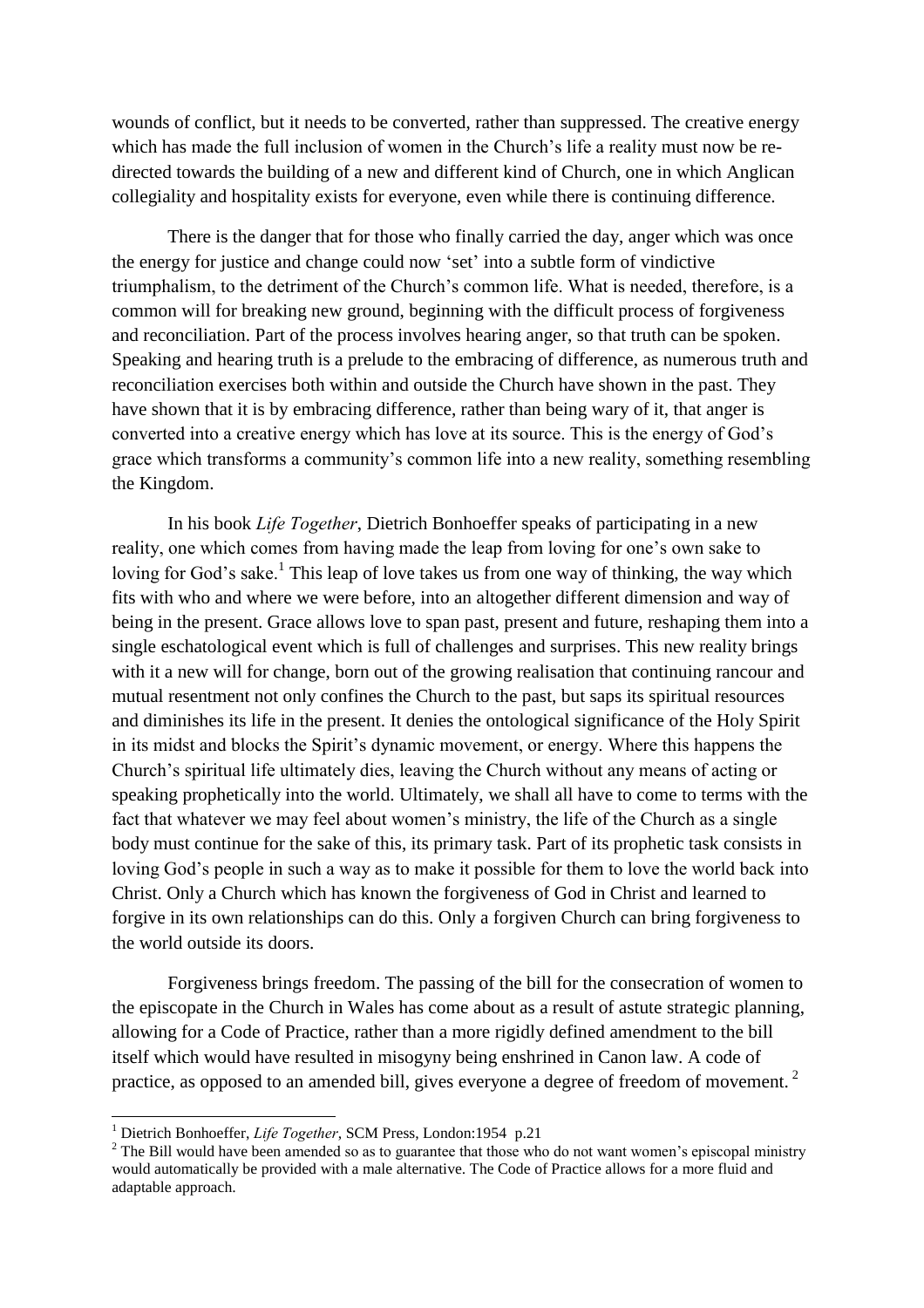First, it allows for development and change. Second, and more significantly, it offers everyone the chance to willingly take responsibility for the other in the full realisation of our need for one another as members of a single family. Taking responsibility, and admitting our need for each other changes the way we are, if we are willing to perceive the possibility for such a change and to allow it to take its course. Taking responsibility for the other is first a spiritual task involving transparency before God and a graced will, or desire, for things to be better for everyone. Change of mind and heart allows us all to move from difference and 'strangeness' to a place where each is necessary to the other's completion. The way in which the Code of Practice is applied will probably vary depending on context and circumstances, but it will give us all permission to move towards one another and, subsequently, more deeply into God. However, without the vulnerability needed for grace to operate and transform it, it will remain no more than a bureaucratic instrument shaped around nothing in particular. Legislation alone cannot change hearts, or make a new creation. The Code of practice, and everything that is said and done around it needs therefore to be put to the service of forgiveness.

The Church in Wales felt different from the moment the outcome of the vote was announced. There was already a sense of new possibilities, of space, affording greater potential for the gifts of all to be used imaginatively in the service of God's people and for the making of new disciples. The space around us is unfamiliar and strange. One way of filling it, in order for everyone to feel safe and secure, is to resist change by stalling and playing for time. This is easily done by filling this conceptual space with old clutter, things we thought we would get rid of but decide at the last minute that we need after all, old habits of mind and the kind of 'pack mentality' which reinforces them. It is crucial, therefore, to keep moving forwards with our eyes on Christ, during this interim time, before the Code of Practice is put together and before we actually have a woman bishop. If we do not do this, we shall be like Peter who, on realising that he was walking on water and that he could not swim, took his eyes off Jesus, looked at his feet and immediately began to sink. We have reached such a decisive moment.

This interim period is an 'already and a not yet time', a time of realised eschatology in the life of the Church in Wales, if we will allow it to happen. We have the chance to see this historic vote transform our common life so that we can be a prophetic witness to the recreative work of Christ in our midst. This suggests that we shall need to use the coming months to begin the creative process of becoming Church all over again. We have separated and now we must be bound together again, mirroring in our lives God's own initial creative act which is a process of differentiation, of separation and of bringing together in order to make a new creation.<sup>3</sup> It follows that we shall have to adapt the way we think about ourselves as separate opposing groups and shape a new vision for the Church in Wales, one which begins from a new place and models God's forgiveness in its own life. Only when the Church forgives itself from within will this new vision take shape.

 $\overline{a}$ 

<sup>&</sup>lt;sup>3</sup>Miroslav Volf likens God's own creativity to a twofold activity of 'separating and binding'. His argument suggests that things are first separated and defined as living beings and are then differentiated as full persons who are bound up with one another. *Exclusion and Embrace: A Theological Exploration of Identity, Otherness, and Reconciliatin*, Nashville: Abingdon Press, 1996 p.65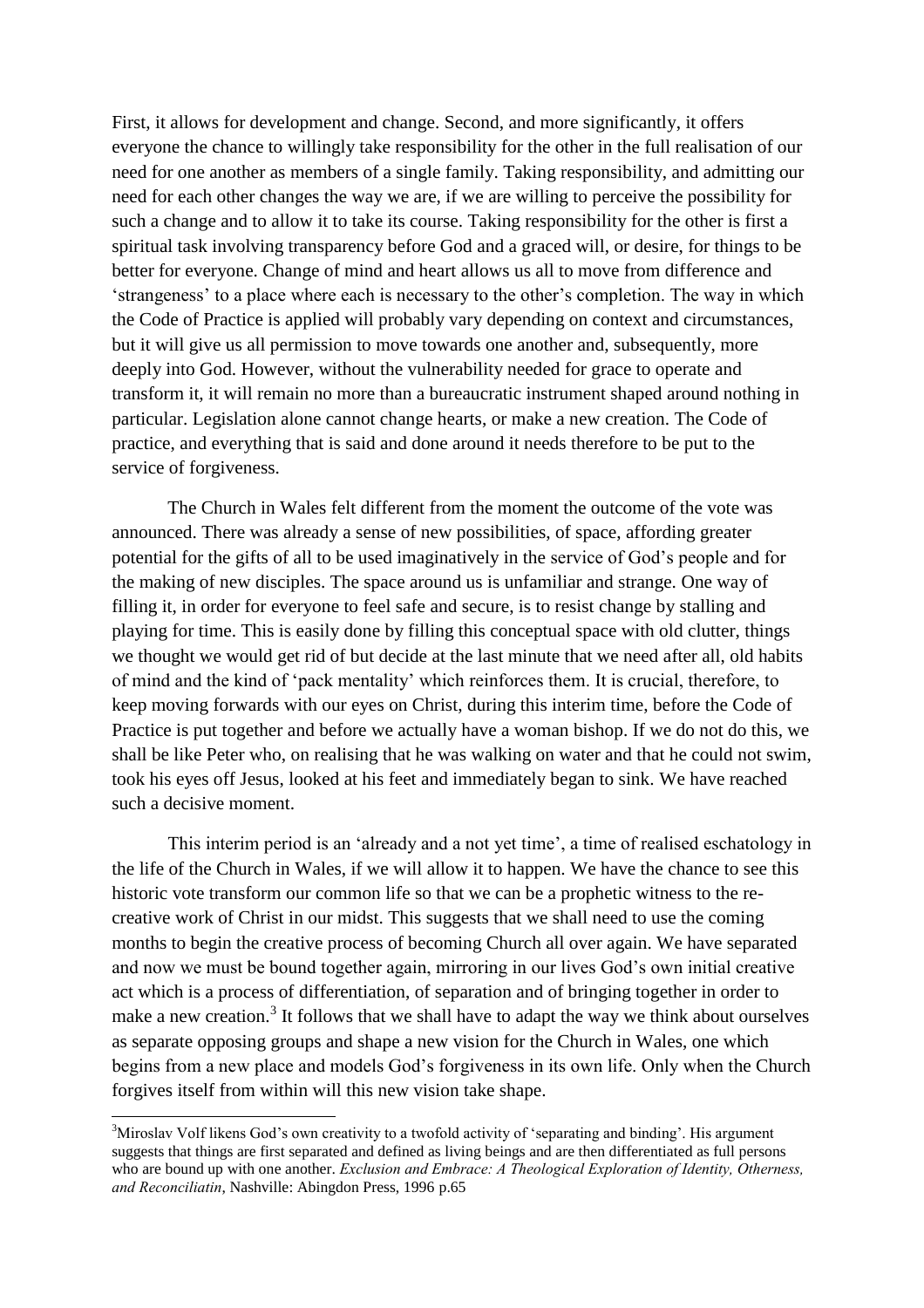Adapting the way we think can only begin when we recognise each other's gifts and their intrinsic value to the life of the Church as a whole. Until now, women's gifts as equal members of the human family, and not just as women with exclusively 'feminine' skills, have not been fully deployed, or even acknowledged, so the Church is not a differentiated body. It is not fully created. The first step towards creating a differentiated Church therefore consists in re-working our relationships in recognising and freeing everyone's gifts, not only women's. This will involve two things. Firstly, women will need to develop a degree of sensitivity and self awareness with regard to former opponents. They will need to convert the energy which until now has been used for the attainment of equality and proper recognition into a powerful force for reconciliation and for the building of a just and merciful Church. Secondly, all will have to work together to make sure that the complementarity of gift, rather than of gender, is used and celebrated to the full. Complementarity leading to an impartial deployment of gift lies at the heart of Anglican collegiality. The presence of women on the Bench of Bishops ought to reinforce this collegiality, rather than weaken it. Where there is real desire for forgiveness and reconciliation, their presence ought also to inspire and enliven the collegial aspect of Anglican authority, especially with regard to how bishops will now envision the future of the Church as a forgiven community.

Collegiality which respects and works with gift and differentiation is of special importance to the Church in Wales at present, as it begins to implement one of the key aspects of the 2011 review. Fewer clergy and fewer resources oblige us to think differently about how the Church in Wales will continue to function as it explores and begins to implement the idea of ministry areas. Creating ministry areas is itself a process of differentiation, of taking apart in order to put together in a new way. Differentiation on the basis of gift, rather than gender or party identity, will make the Church better able to relate to those it is there to serve. Valuing all its members as people with specific gifts will also help to shift the focus of Church life from issue driven politics, along with those pertaining to how it can afford financially to keep going, onto the real work of mission. The new ministry areas should free clergy to exercise their particular gifts knowing that others, including laity, have different skills and abilities to offer to the building up of the body of Christ. But where there has not been the kind of mutual acceptance which comes with forgiveness in all three areas of the Church's collegial life, among bishops, priests and laity, a shared ministry of the sort being envisioned at the moment will not be possible.

Anglican collegiality has always been held together by a sense of God's abiding presence in the Eucharist and in its life as a worshipping community of different churchmanships and often widely differing theological views. We are reminded of this shared presence when forgiveness and reconciliation begin to reshape Anglican polity. A greater sense of God's presence will allow ministry to become more dependent on the spiritual, on learning together how to wait on God and to hear and understand his purpose for the Church at a far deeper level. But it will only do this if all its members can work together from that deeper place. At present, as in other parts of the Anglican Communion, the Church in Wales seems to be experiencing difficulties which are closely related to its spiritual life and the way that life has been diminished by our divisions and differences.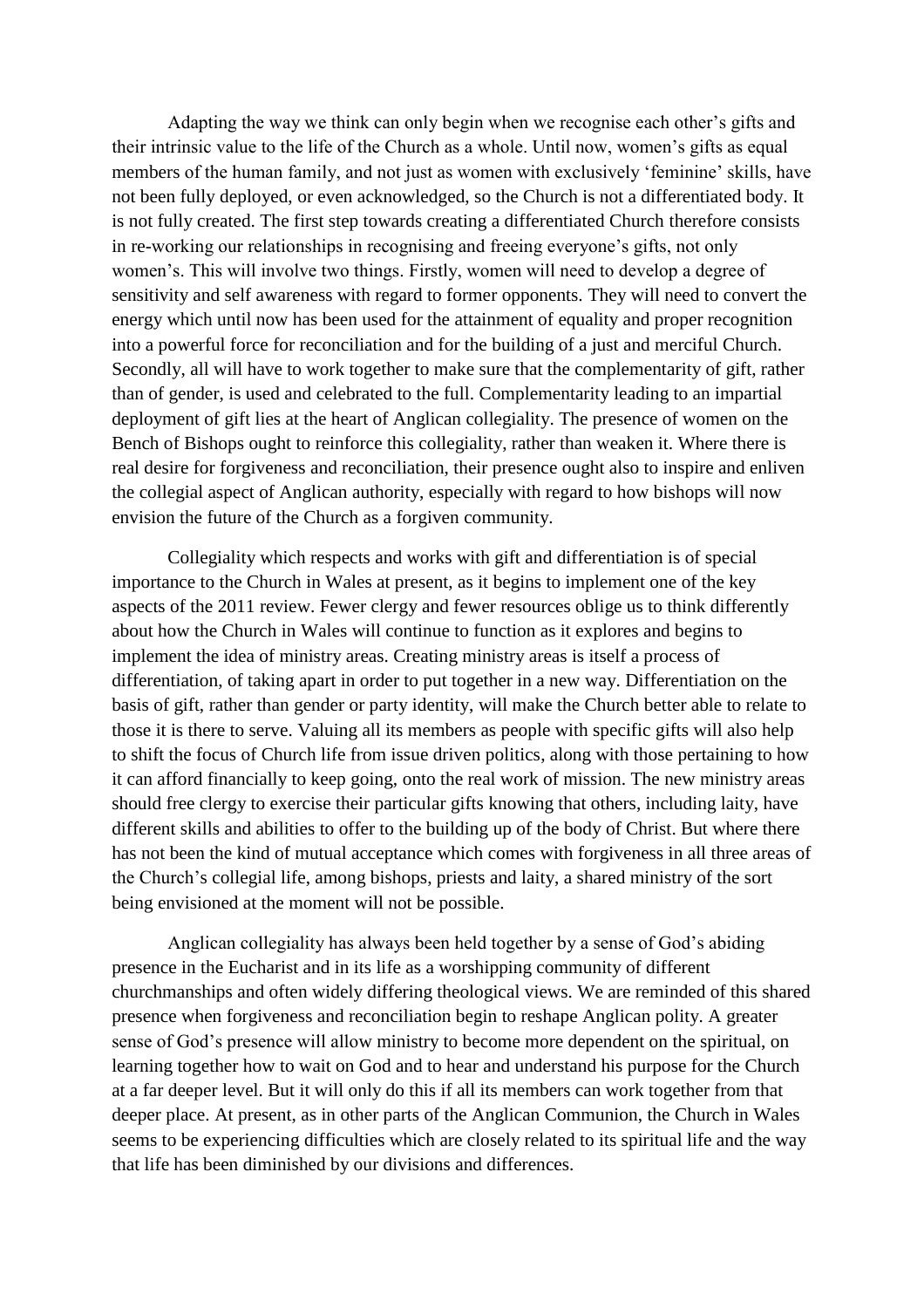This diminishment of our spiritual life has affected us on two fronts, that of identity and of the purpose of our life together. In other words, what is the Church in Wales? and what is it for? These questions, taken both separately and together, relate to how the Church in Wales is to be recognised and known as a community of Christians who, together, articulate the transforming reality of Christ in its midst. They also relate to how the Church functions as a human body which is graced by a particular calling. It is here that many clergy, especially women, experience the Church in Wales as excluding. From the vantage point of the excluded, it resembles a male club in which favours are given and returned within an existing inner circle. Clergy, both men and women, are also increasingly discouraged by the emphasis on bureaucracy and management which generates much sterile talk and little in the way of inspired and transformative living. The Church is either talking to itself in numerous committees, or embarking on annuated action plans relating to 'mission', without the spiritual energy needed to make real mission possible. Combined with its lack of imagination and gender based selectivity with regard to the deployment of gift, this general loss of a sense of purpose has generated a negative and cynical attitude to its life and purpose in the world. It indicates a real need for visionary leadership drawing on a fully differentiated Church which knows the abiding Spirit of Christ to be in its midst.<sup>4</sup>

Engaging with God and with God's people ought now to be the basis of Anglican life in Wales, something which begins in a sense of having been forgiven in all of our internal relationships. The Church will not know what its life is for, or what it is meant to do or become in the particular context which is Wales, until this process of deep reconciliation has begun. For this to be possible, real communication needs to begin between those who welcome women's ministry as bishops and those who do not. Women themselves, as those who have finally 'won the battle', will need to be the prime movers in this exercise.<sup>5</sup> So reconciliation becomes a matter of finding our way back to a place of deep unity, not by retreating into the past, or holding on to pain, resentment and hatred, or of narrow triumphalism in the aftermath of the recent vote, but of seeing the good in the other and so offering them healing and forgiveness.

This new way of seeing each other requires a dual focus. It requires that we look within, in an examination of conscience which is both collective and personal, while at the same time looking outwards, towards Christ and towards one another, with both of these perspectives contained and held together under the merciful regard, the 'looking', of Christ from the particular vantage point of the Cross. This dual and reciprocal 'looking', is the work of reconciliation, grounded in the everyday and in the practical outworking of Church polity. The purpose of the Church's life is to draw all people into friendship with God in Christ by modelling his sacrificial love in its own relationships and thence to the world.

l

<sup>4</sup> Archbishop Rowan Williams, in a day conference which he hosted at Lambeth Palace, indicated the need for clergy to be liberated from 'inappropriate business of completing tasks, as opposed to engaging prayerfully with God and with God's people.' 'Transformation: Theology and Experience of Women's Ministry', Lambeth Palace, September  $9<sup>th</sup>$ , 2011

 $<sup>5</sup>$  There may be a need for a degree of reconciliation work to be done between women themselves.</sup>